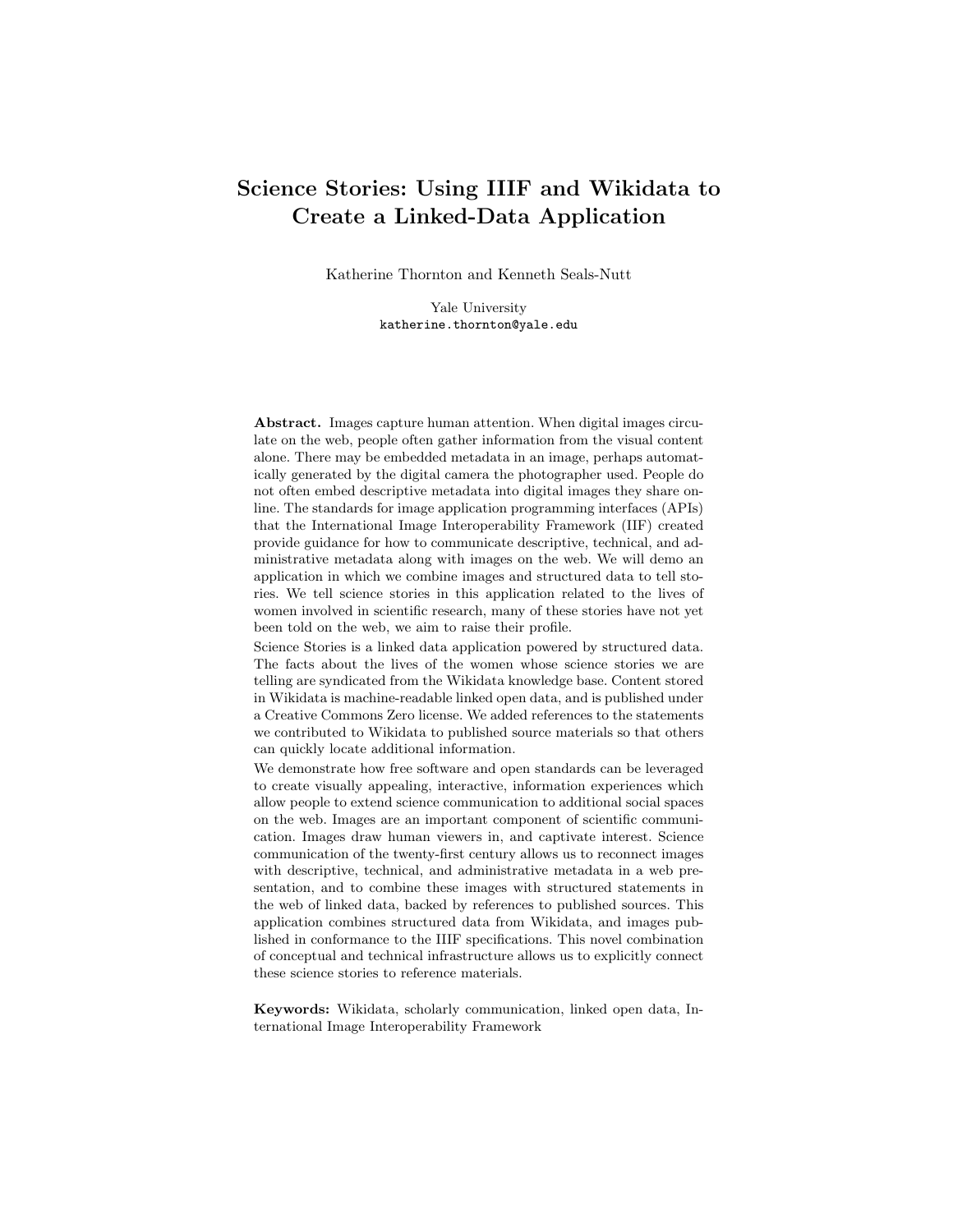## 1 Introduction

Science Stories brings scientific work into social spaces. Communicating scientific information in spaces where people can discover it in-context creates a jumping-off point for further exploration. For an institution with cultural heritage collections, there are many scientific resources held in libraries, archives, museums and galleries that are not yet available on the web. We provide a web application that leverages linked open data, the International Image Interoperability Framework, the Wikidata knowledge base, and semantic web technologies to demonstrate a vision of what getting scientific work products and scientific information into social spaces can do.

## 2 Description of the App

We developed a web application named Science Stories for this project<sup>[1](#page-1-0)</sup>. The ap-plication is based on the Model-View-Controller paradigm [\[1\]](#page-3-0). We used  $\text{Express}^2$  $\text{Express}^2$ , a Node.js framework and the Handlebars<sup>[3](#page-1-2)</sup> templating engine to render HTML in combination with Bootstrap<sup>[4](#page-1-3)</sup>, PagePiling.js<sup>[5](#page-1-4)</sup> and the jQuery library<sup>[6](#page-1-5)</sup>. We generate manifests for the images in our application via our custom Science Stories API. We use Mirador<sup>[7](#page-1-6)</sup> to display IIIF manifests in the application. For app-specific content, we use a Postgresq<sup>1[8](#page-1-7)</sup> database in combination with Sequelize<sup>[9](#page-1-8)</sup>, the Object-Relational-Mapping for Postgresql with Node.js. The code for the application is available via  $\text{GitHub}^{10}$  $\text{GitHub}^{10}$  $\text{GitHub}^{10}$ . Supporting the content of our application, we built a High-Performance Cantaloupe image server to serve static media from our Amazon Web Services Bucket instance containing our raw content and locally developed IIIF manifests. For those wanting to produce content inside our application, we have created an annotation server that performs as a filter between existing manifests and our application view. Authors enter into the annotation tool, where they can markup media to provide context describing their contents. To enhance this functionality, we developed a client-side JavaScript function that allows users to simply label annotations by their Wikidata Identifiers in the format, wdAnnotation(Q123), and when the manifest is then presented in a Science Story, the client will convert the label into a rich knowledge graph card that quickly aggregates data about the specified object in real time using the Wikidata API for structured quick facts information, Wikimedia Commons for

<span id="page-1-0"></span><sup>1</sup> <http://www.sciencestories.io>

<span id="page-1-1"></span> $^2$  <https://expressjs.com/>

<span id="page-1-2"></span><sup>3</sup> <http://handlebarsjs.com/>

<span id="page-1-3"></span><sup>4</sup> <https://getbootstrap.com/>

<span id="page-1-4"></span><sup>5</sup> <https://alvarotrigo.com/pagePiling/>

<span id="page-1-5"></span> $^6$  <https://jquery.com/>

<span id="page-1-6"></span><sup>7</sup> <http://projectmirador.org/>

<span id="page-1-7"></span><sup>8</sup> <https://www.postgresql.org/>

<span id="page-1-8"></span> $^9$  <https://www.npmjs.com/package/sequelize>

<span id="page-1-9"></span><sup>10</sup> <https://github.com/ScienceStories/application>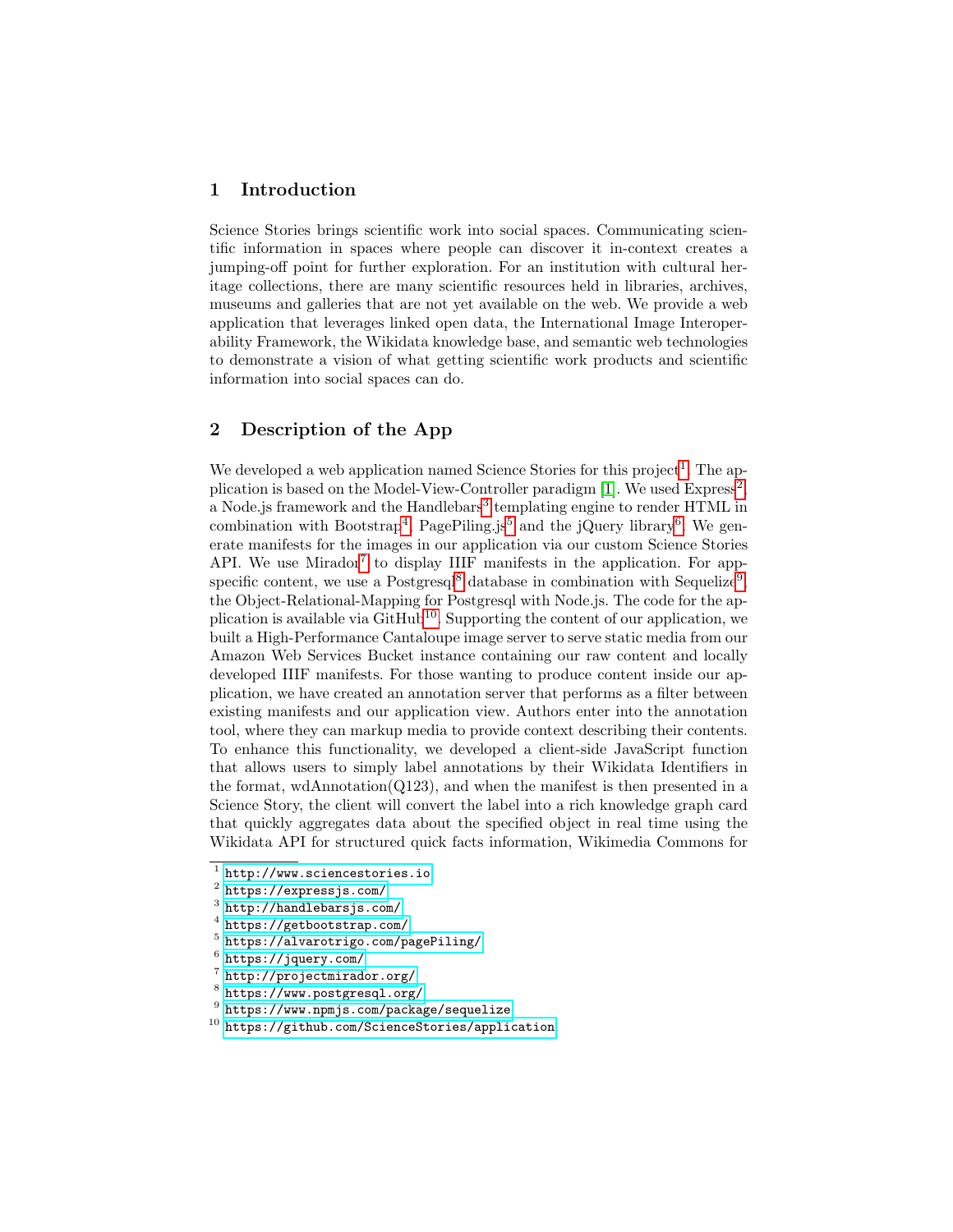a descriptive image, and the Wikipedia API for the summary to provide some free-text descriptors of the object. The Science Stories application also offers a full graphical user interface tool for authors to create, draft edit, and populate Stories all from an easy-to-use web-based Story Builder where the API converts the elements of the form into a well-structured JSON object inside our database.

Stories are presented as a series of moments, and each moment is illustrated by an image, or set of images, or related media files. Users can progress through the moments of a story, or may choose to branch off and follow pathways linked from media objects themselves. This interaction is enabled by the reuse of URIs from the Wikidata knowledge base.

### 3 Semantic Web Powered Science Stories

The data that we curated is now in Wikidata for reuse by anyone. All of the  $SPARQL$  queries we wrote are available for reuse<sup>[11](#page-2-0)</sup>. These queries will become valuable as people continue to add data to Wikidata which will cause these queries return additional results.

These items are available for future enrichment- as institutions that have not yet published info about their collections on the web decide to do so, these items are ready and waiting for them, allowing for structured statements to accumulate productively.

Of the women affiliated with Yale University in some scientific capacity prior to 1969, many of them did not have Wikipedia articles or Wikidata items about them before the start of our project. Information that exists in print and has not yet been published on the web requires more time-intensive curation than information that is already on the web in some form. More people will now have access to information about these women than ever before.

The pathways created within Science Stories can be used to guide researchers. Links to persona papers from archival collections, primary and secondary sources, and media files related to these individuals will reduce some of the labor in the initial stages of research, potentially allowing people to explore more deeply.

Structured data connected to references indicating provenance, such as the data we curated for the the Science Stories project, could support the work of exhibit staff in libraries, archives, galleries and museums. Digital exhibitions can present images that will draw viewers in, and the metadata presented along with the images provide pathways for further exploration of collection material and historical, social, or scientific context that support sensemaking. Exhibit staff need tools to support the work of creating digital exhibits, we demonstrate how combinations of free software tools and semantic web technologies can be combined to create exhibits with high-resolution images and deep zoom and the work of cataloging, metadata, and curatorial staff can be easily leveraged to present descriptive metadata that bridge the "semantic gap" of images that are not self-describing [\[2\]](#page-3-1).

<span id="page-2-0"></span><sup>&</sup>lt;sup>11</sup> <https://github.com/ScienceStories/SPARQL>